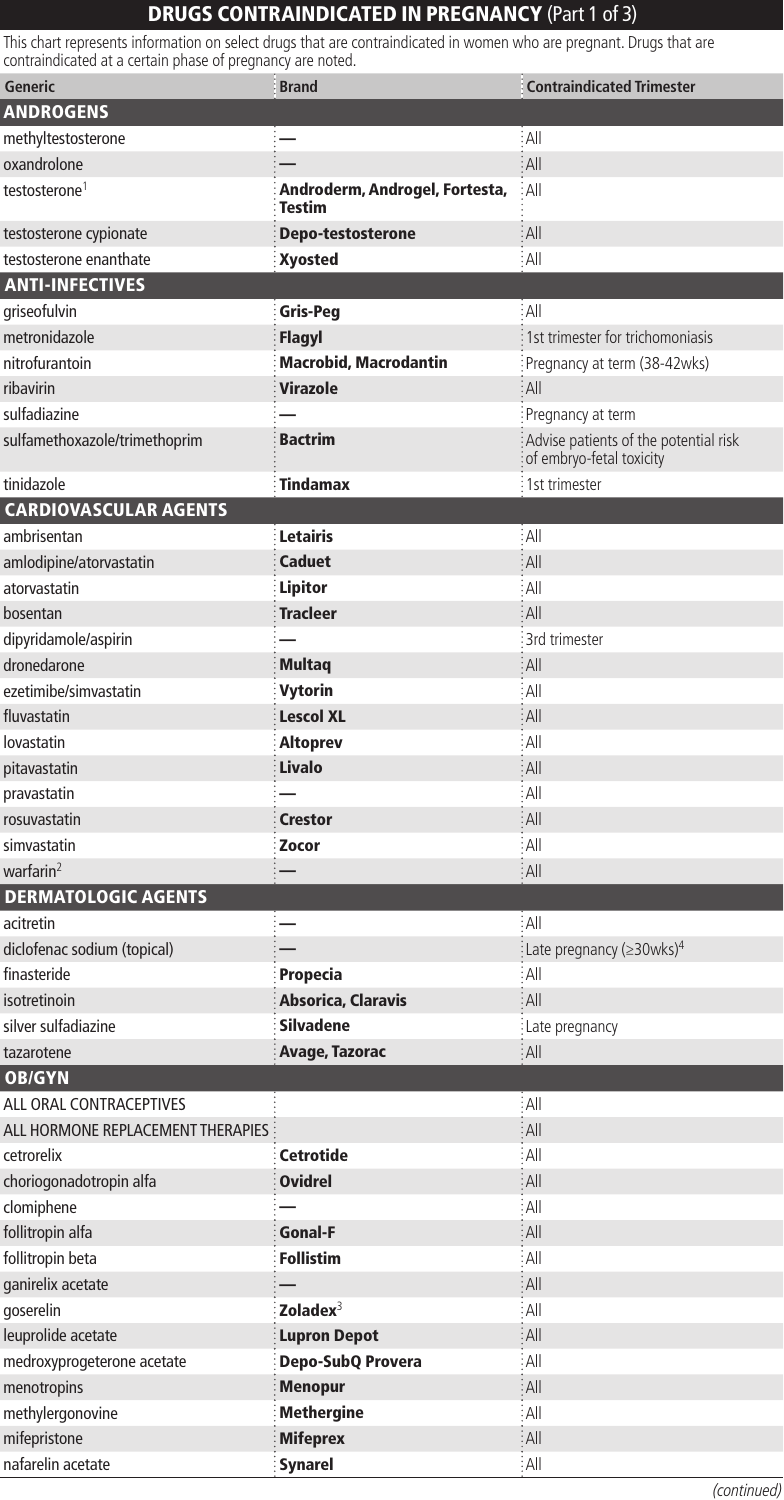## DRUGS CONTRAINDICATED IN PREGNANCY (Part 2 of 3)

| <b>ONCOLOGY AGENTS</b>              |                                                      |                                                                   |
|-------------------------------------|------------------------------------------------------|-------------------------------------------------------------------|
| abiraterone acetate                 | Zytiga <sup>1</sup>                                  | : All                                                             |
| bexarotene                          | Targretin                                            | All                                                               |
| bicalutamide                        | Casodex <sup>1</sup>                                 | All                                                               |
| degarelix                           | Firmagon                                             | Advise patients of the potential risk<br>of embryo-fetal toxicity |
| fluorouracil                        | <b>Efudex</b>                                        | All                                                               |
| lenalidomide                        | <b>Revlimid</b>                                      | All                                                               |
| leuprolide acetate                  | Eligard                                              | Advise patients of the potential risk<br>of embryo-fetal toxicity |
| methotrexate                        | Trexall, Rasuvo                                      | All                                                               |
| raloxifene                          | <b>Evista</b>                                        | All                                                               |
| thalidomide                         | <b>Thalomid</b>                                      | All                                                               |
| triptorelin pamoate                 | Trelstar                                             | Advise patients of the potential risk<br>of embryo-fetal toxicity |
| <b>PAIN MANAGEMENT</b>              |                                                      |                                                                   |
| acetaminophen/aspirin/caffeine      | <b>Excedrin Migraine</b>                             | : Late pregnancy (≥30wks) <sup>4</sup>                            |
| aspirin                             | Bayer, Ecotrin, Durlaza                              | Late pregnancy ( $\geq$ 30wks) <sup>4</sup>                       |
| aspirin/caffeine/salicylamide       | BC Original Formula,<br><b>BC Arthritis Strength</b> | Late pregnancy ( $\geq$ 30wks) <sup>4</sup>                       |
| butalbital/aspirin/caffeine         | Fiorinal                                             | Late pregnancy ( $\geq$ 30wks) <sup>4</sup>                       |
| butalbital/aspirin/caffeine/codeine | <b>Fiorinal w. Codeine</b>                           | Late pregnancy ( $\geq$ 30wks) <sup>4</sup>                       |
| carisoprodol/aspirin/codeine        |                                                      | Late pregnancy ( $\geq$ 30wks) <sup>4</sup>                       |
| celecoxib                           | <b>Celebrex</b>                                      | Late pregnancy ( $\geq$ 30wks) <sup>4</sup>                       |
| choline magnesium trisalicylate     |                                                      | Pregnancy at term                                                 |
| diclofenac potassium                | Zipsor                                               | Late pregnancy ( $\geq$ 30wks) <sup>4</sup>                       |
| diclofenac sodium/misoprostol       | <b>Arthrotec</b>                                     | All                                                               |
| diflunisal                          |                                                      | Late pregnancy ( $\geq$ 30wks) <sup>4</sup>                       |
| dihydroergotamine mesylate          | D.H.E. 45, Migranal                                  | All                                                               |
| ergotamine tartrate/caffeine        |                                                      | All                                                               |
| etodolac                            |                                                      | Late pregnancy ( $\geq$ 30wks) <sup>4</sup>                       |
| fenoprofen calcium                  | <b>Nalfon</b>                                        | Late pregnancy ( $\geq$ 30wks) <sup>4</sup>                       |
| flurbiprofen                        |                                                      | Late pregnancy $(\geq 30wks)$                                     |
| hydrocodone bitartrate/ibuprofen    |                                                      | Late pregnancy $(\geq 30wks)$                                     |
| ibuprofen                           | Advil, Caldolor, Motrin                              | Late pregnancy ( $\geq$ 30wks) <sup>4</sup>                       |
| ibuprofen/famotidine                | Duexis                                               | Late pregnancy ( $\geq$ 30wks) <sup>4</sup>                       |
| ketoprofen                          |                                                      | Late pregnancy ( $\geq$ 30wks) <sup>4</sup>                       |
| ketorolac                           |                                                      | Late pregnancy (≥30wks) <sup>4</sup>                              |
| mefenamic acid                      | Ponstel                                              | Late pregnancy (≥30wks) <sup>4</sup>                              |
| meloxicam                           | Mobic                                                | Late pregnancy ( $\geq$ 30wks) <sup>4</sup>                       |
| nabumetone                          |                                                      | Late pregnancy ( $\geq$ 30wks) <sup>4</sup>                       |
| naproxen sodium                     | Aleve, Naprelan                                      | Late pregnancy (≥30wks) <sup>4</sup>                              |
| naproxen/esomeprazole               | Vimovo                                               | Late pregnancy $(\geq 30$ wks) <sup>4</sup>                       |
| oxaprozin                           | <b>Daypro</b>                                        | Late pregnancy ( $\geq$ 30wks) <sup>4</sup>                       |
| oxycodone HCl/aspirin               | Percodan                                             | Late pregnancy (≥30wks) <sup>4</sup>                              |
| piroxicam                           | <b>Feldene</b>                                       | Late pregnancy $(\geq 30$ wks) <sup>4</sup>                       |
| salsalate                           |                                                      | : Late pregnancy                                                  |
| <b>PSYCHOTROPIC AGENTS</b>          |                                                      |                                                                   |
| estazolam                           |                                                      | : All                                                             |
| flurazepam                          |                                                      | : All                                                             |
| hydroxyzine                         | <b>Vistaril</b>                                      | Early pregnancy                                                   |
| temazepam                           | Restoril                                             | : All                                                             |

(continued)